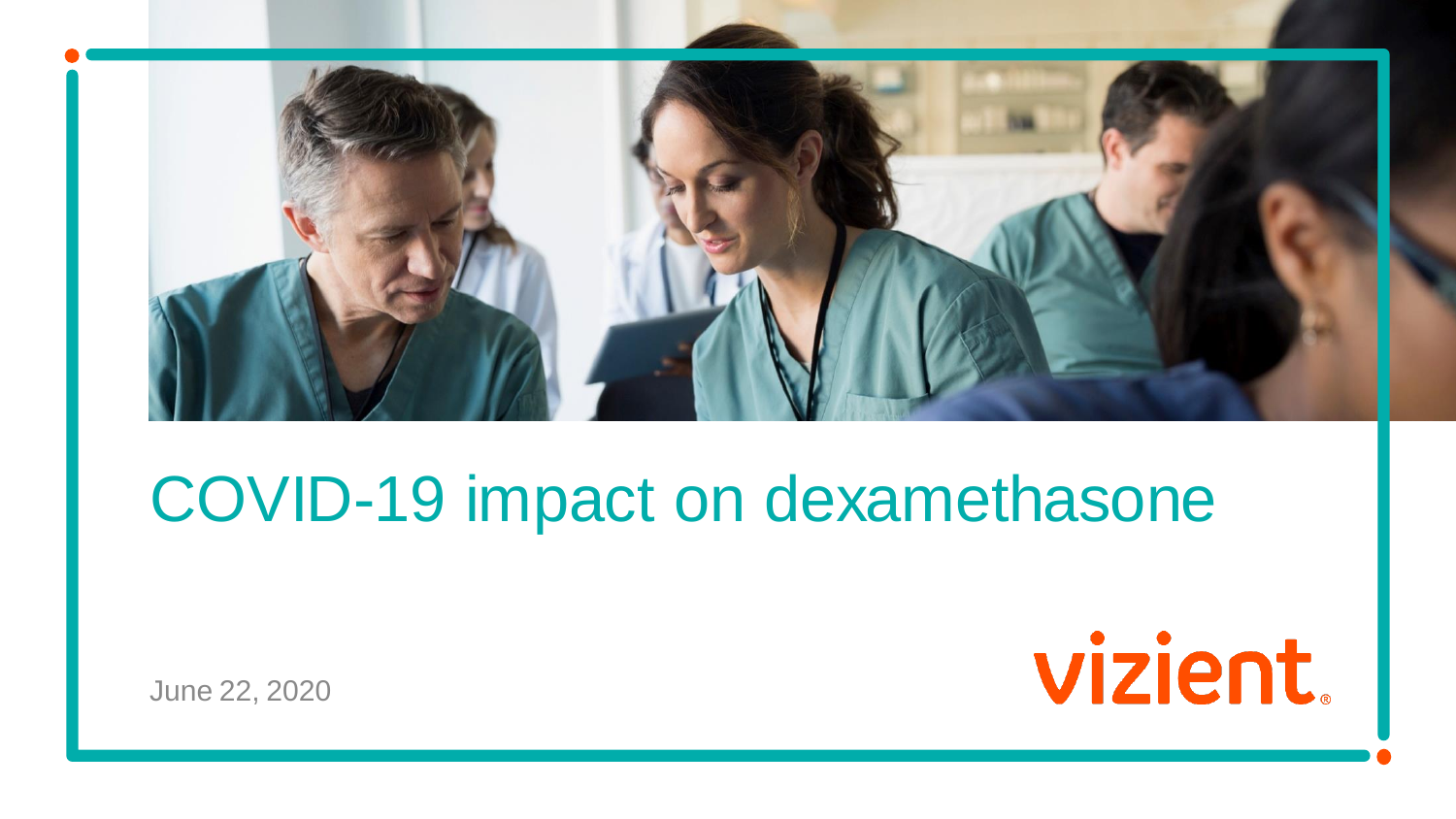## Key Takeaways

- **Researchers at the University of Oxford recently shared initial results from the Randomised Evaluation of COVid-19 thERapY (RECOVERY) trial that show dexamethasone can be lifesaving for patients who are severely ill with COVID-19**
- **Since these results were publicized, Vizient has monitored data from its member hospitals, which include:**
	- $\circ$  610% increase in demand in the week since the initial trial results
	- o Aggregated fill rates dropping from 97% to 54% over a six-day period
	- o 183% initial spike in demand on the day of announcement
- **Dexamethasone is a commonly used corticosteroid used to reduce inflammation in a range of conditions**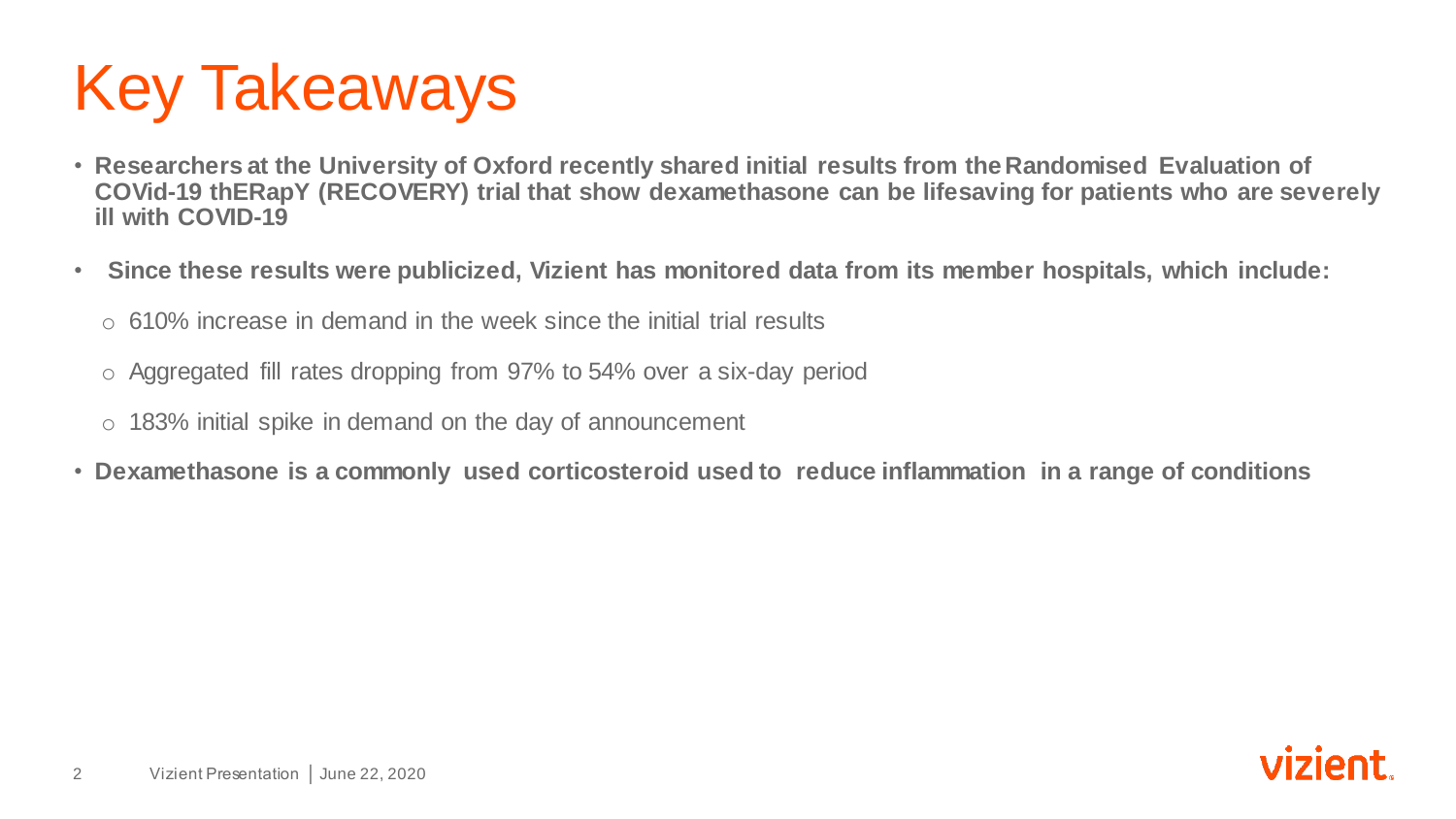### COVID-19 impact on dexamethasone purchases

**610% average increased demand for week ending June 19** 

**compared to week ending June 12**

Evaluated: **Dexamethasone tablet Dexamethasone vial for injection**



\*Weekend data excluded for visual clarity

#### **Average fill rate of 97% for week ending June 12 Fill rate drops to 54% for June 19**

vizient